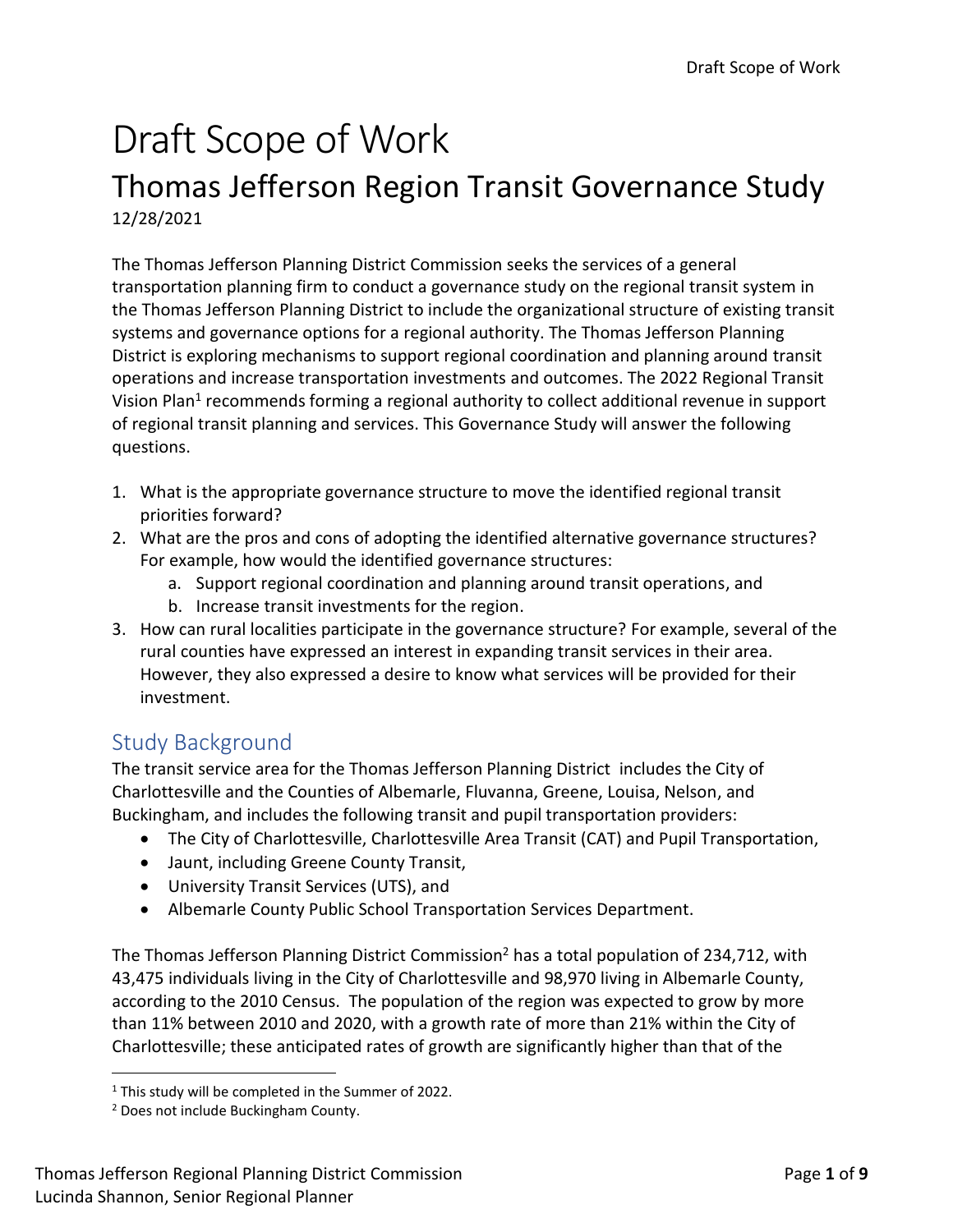Commonwealth at just over 9%.

The Charlottesville-Albemarle Metropolitan Planning Organization consists of the City of Charlottesville and the urbanized portions of Albemarle County. It currently contains a total of 243 square miles, with a 2020 population of 139,723.

The [Housing and Transportation Fact Sheet,](https://htaindex.cnt.org/fact-sheets/?lat=38.0293059&lng=-78.47667810000002&focus=place&gid=26730) published by the Center for Neighborhood Technology, rates Region 10 or the Thomas Jefferson Planning District with a transit performance score of 2.5 out of 10, with 10 being the best, and with a job access of 3.6. The more urbanized areas that make up the Charlottesville-Albemarle Metropolitan Planning Organization, have a transit performance score of 4.1 with a job access of 5.

The average household in the in the Thomas Jefferson Planning District spends approximately 23% of their income on transportation costs, according to the Housing and Transportation Affordability Index. In the Charlottesville-Albemarle MPO area households spend an average 21% of their income on transportation.

Workers commute across our region. Each day, over 18,000 workers commute into the City of Charlottesville from outside of it, with the largest portion (>12,000) coming from Albemarle County, according to Virginia Works. $3$  Over 6,500 people commute within the City of Charlottesville. And, each day, over 14,000 workers commute into Albemarle County from outside of it. Over 16,000 workers commute within Albemarle County.

The three main transit service providers in the region (CAT, Jaunt, and UTS) overlap in service areas and provide slightly different types of services. CAT provides traditional transit services to the City of Charlottesville, the University of Virginia, and parts of Albemarle County. Jaunt provides the ADA complementary service for CAT, some regional commuter services, and contracted services for rural areas and human services providers. UTS provides bus service for employees and students at the university and the UVA healthcare system. UTS's services are open to the public and serve areas beyond the campus. At the moment, none of the providers are charging fares. The service providers share stops, and customers transfer between the systems. However, each system is branded separately with their own schedules and customer service systems.

The division of services and dynamics of the providers create redundancies and make coordination of services difficult. The Regional Transit Partnership was created in 2017 to facilitate coordination among the transit providers and serve as a precursor towards establishing a regional transit authority.

Several re-occurring factors continue to highlight the need for a regional authority in the Thomas Jefferson Planning District to facilitate regional transit planning and increase revenue streams. As illustrated in reports dating back to 2005, the Thomas Jefferson Planning District

<sup>3</sup> <https://virginiaworks.com/community-profiles>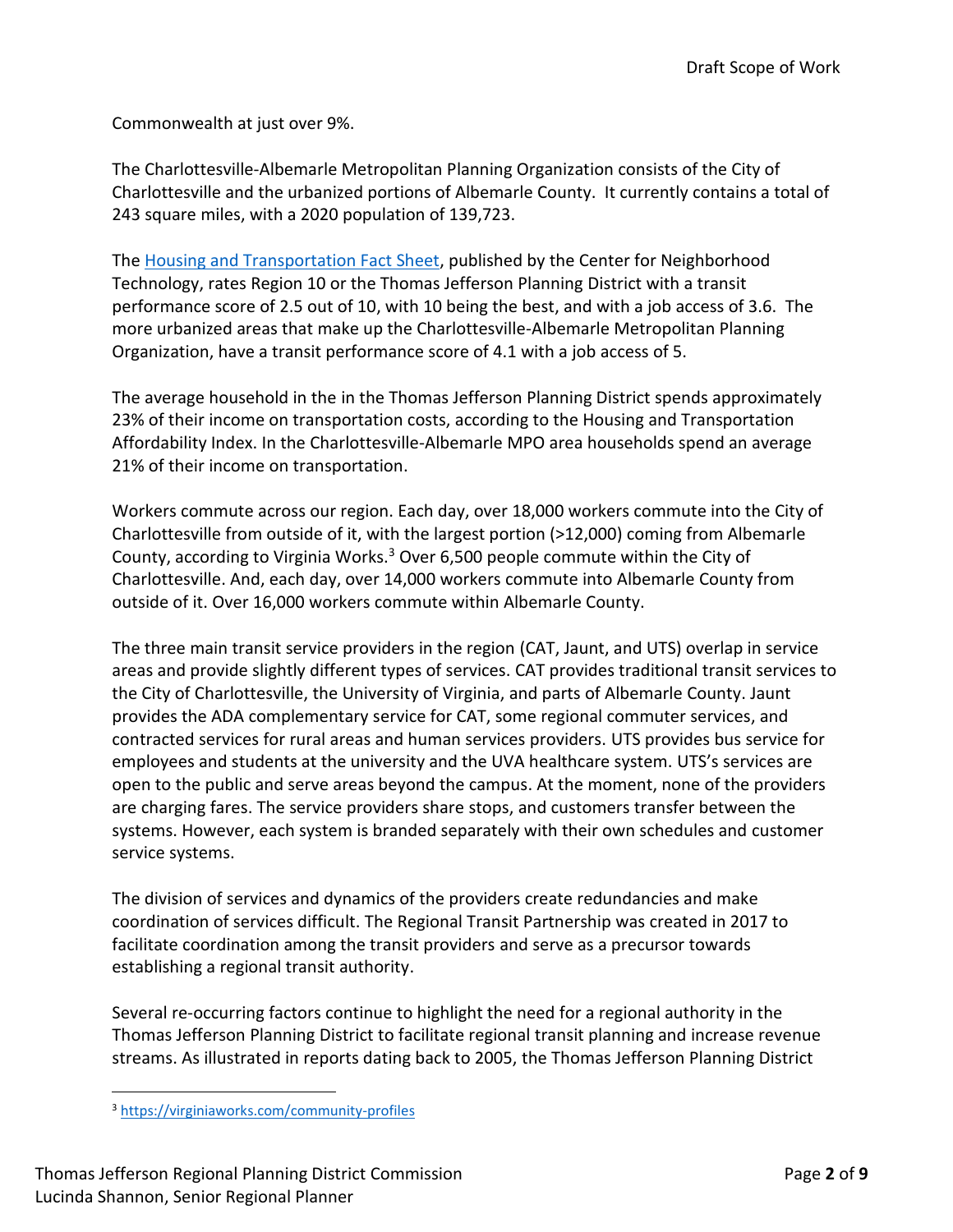Commission, Charlottesville-Albemarle MPO, regional governments, and community groups have identified a need for greater regional coordination and expansion of transit services. Several of the studies recommend establishing some form of a regional authority to generate additional revenue streams and facilitate regional transportation planning and coordination.

In 2008, the Thomas Jefferson Regional Planning District Commission (TJPDC) produced a *Transit Authority Study*. This study explored the potential for consolidating the region's three transit systems into a single entity. The plan resulted in the State's General Assembly approving enabling legislation, § 33.2-2800 of Title 33.2 in 2009, allowing the region to establish a Regional Transit Authority (RTA). The jurisdictions failed to enact funding mechanisms and the RTA was not formed.

In 2017, the Planning and Coordination Council (PACC), consisting of representatives from Albemarle County, the City of Charlottesville, and the University of Virginia, asked the TJPDC to reexamine opportunities for improved communication, coordination, and collaboration on transit matters. The resulting *Regional Transit Coordination Study* found that "*the region's transit systems suffer from an overly complex, informal, and disorganized system for coordinating with each other and with stakeholders resulting in: misunderstandings, local conflicts, uncertainty and mistrust between stakeholders, and lost opportunities"*. (TJPDC, *Regional Transit Coordination Study*, 2017)

The *Regional Transit Coordination Study* recommended establishing the Regional Transit Partnership (RTP) to provide a venue for coordination among transit providers, as a precursor to forming a Regional Transit Authority. The report stated that: "*the RTP could serve an interim body, responsible for ushering the development of an RTA, if the region determines to consolidate transit systems into a single entity"*. (TJPDC, Regional Transit Coordination Study, 2017)

In 2017, the City of Charlottesville, Albemarle County and Jaunt, in partnership with the Virginia Department of Rail and Public Transportation formed the RTP to serve as an official advisory board and provide recommendations to decision-makers on transit-related matters. The RTP's 2018 *Strategic Planning Retreat* found that the transit providers and regional authorities needed to:

- build trust and better agreements,
- develop a regional transit vision, and
- regional long-range transit plan.

In 2021, the RTP, in partnership with Albemarle County, the City of Charlottesville and DRPT, initiated a study to collaboratively develop a clear vision for the future of high-quality transit in the region resulting in the *Regional Transit Vision Plan<sup>4</sup>* . This plan identifies transit service opportunities and suggests that the region form a regional authority to levy additional funding to support the recommended transit services.

<sup>44</sup> Final Report to come in Summer 2022.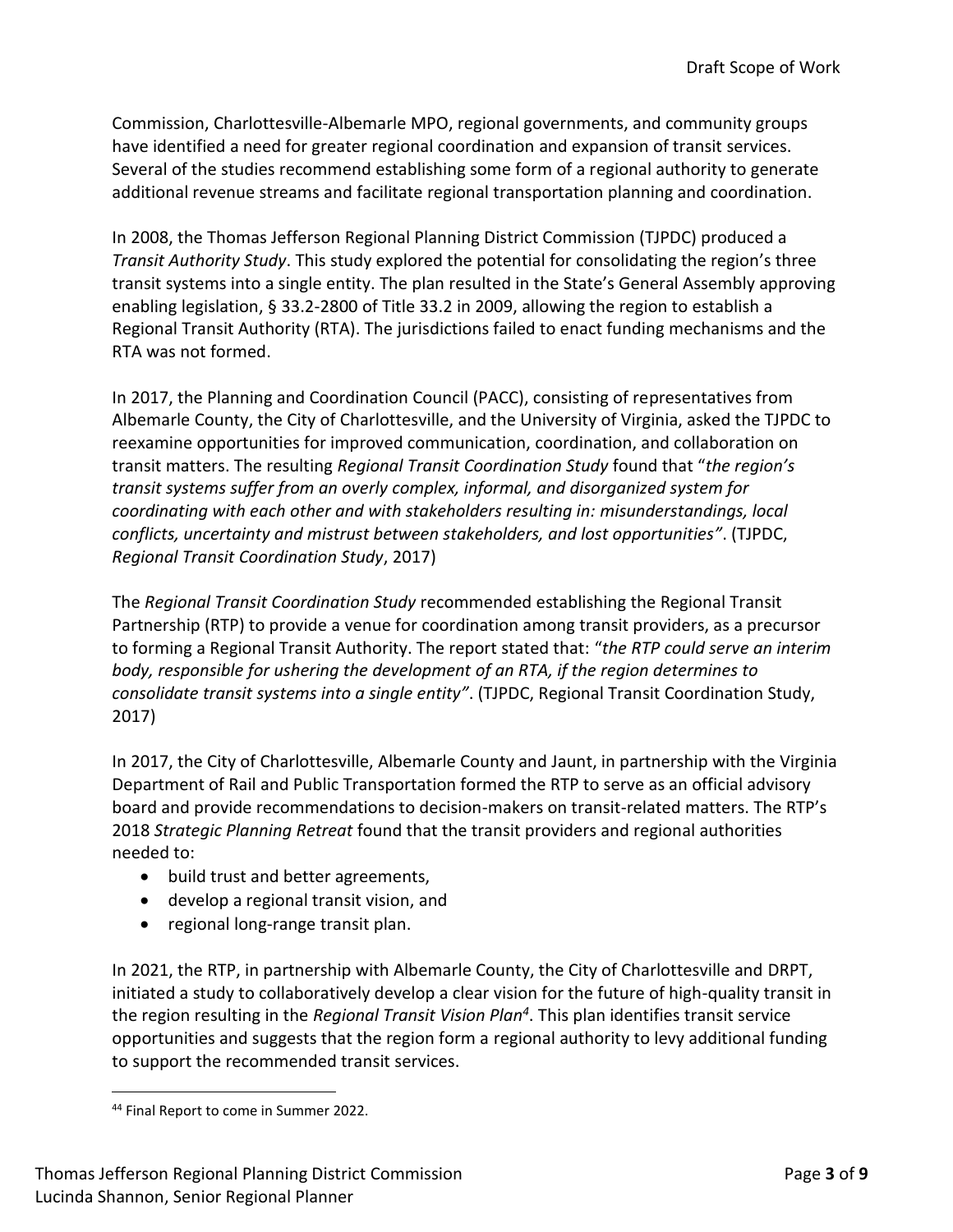In addition to the *Regional Transit Vision Plan*, the County of Albemarle, in partnership with the TJPDC and DRPT, conducted a study to identify additional near-term transit service opportunities for the county. The recommended services to expand transit in Albemarle County are estimated to cost about \$4 million dollars.

Based on previous studies and continued jurisdictional requests the TJPDC believes that a DRPT technical assistance grant funded governance study is the next step in addressing the region's transit coordination and funding needs. A Governance Study will identify a structure with formal agreements that all the jurisdictions can support allowing mechanisms for increased revenue to support the region's transit vision.

# Study Purpose and Objectives

The purpose of this study is to improve and increase transit services in the Thomas Jefferson Planning District. The 2022 Regional Transit Vison Plan identifies transit services and community goals for transit. This governance study will help identify strategies the community can use to achieve the priorities and goals identified in the Regional Transit Vison Plan. This study will answer the question—

*What is the appropriate governance structure to move the identified regional transit priorities forward?*

The study will identify options to create opportunities for localities to expand transit operations, including opportunities for rural localities' engagement with transit expansion. The study will measure the political will and other obstacles to implement the options identified.

# Study Administration

The Thomas Jefferson Planning District Commission (TJPDC) will manage this study with the technical assistance of a qualified consulting firm. The study will evaluate the decision making and governing structures around transit services on a high level with a focus on accountability, maximizing resources, and implementing transit service improvements recommended in the Regional Transit Vision Plan. It will also engage stakeholders in the Thomas Jefferson Planning District to facilitate policy discussions among member jurisdictions.

Both TJPDC and the CONSULTANT will designate Project Managers through which all formal communications related to the Study will be exchanged. The Regional Transit Partnership will serve as the advisory board for the study.

# Consultant Engagement and Study Schedule

The Thomas Jefferson Planning District Commission seeks the services of a general transportation planning firm to develop recommendations for transit governance and investments in the Thomas Jefferson Planning District. The time-period for the work described in this scope is approximately 18 months from issuance of Notice to Proceed. The study will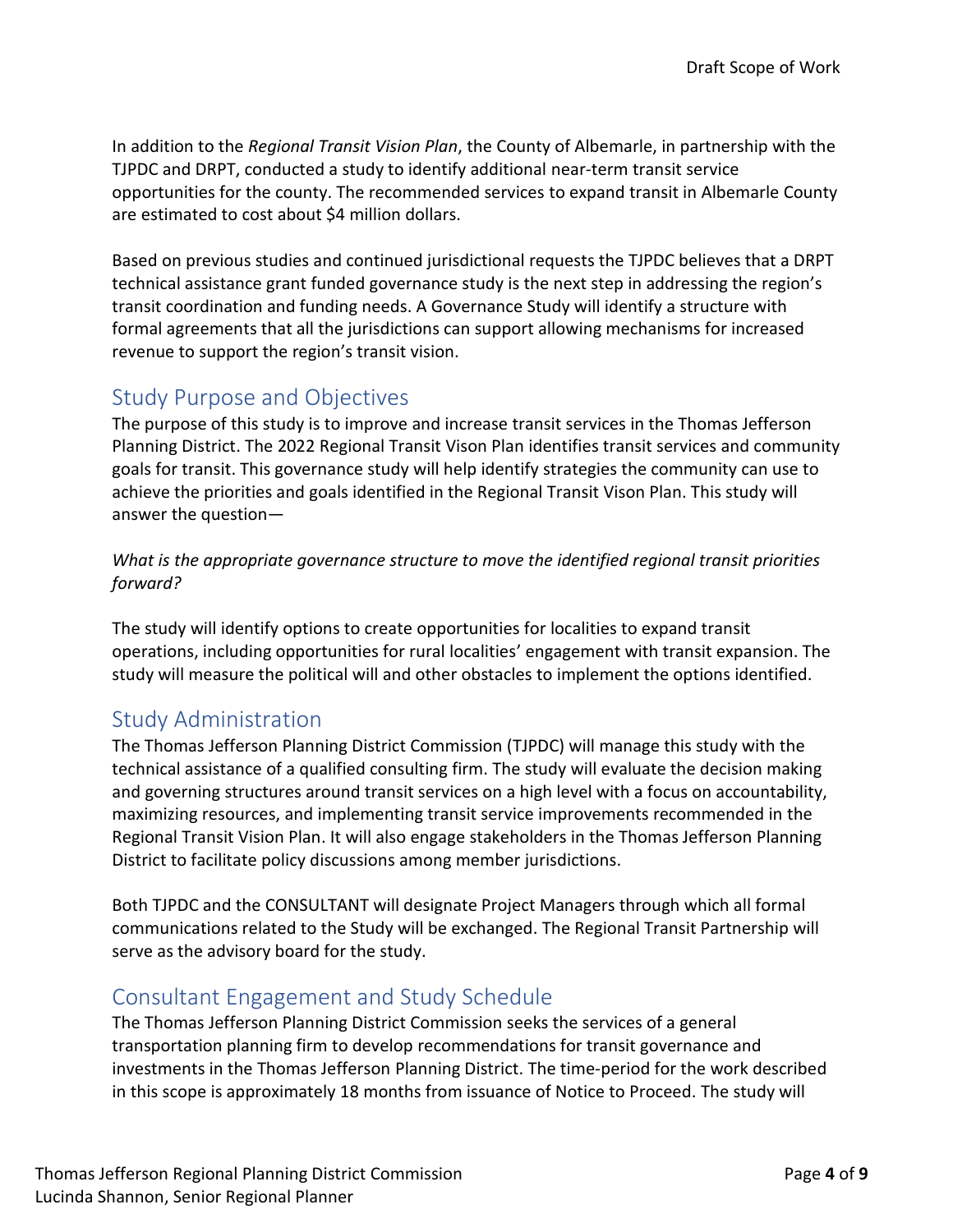start in the Summer of 2022, after DRPT grants are awarded and end approximately 18 months after the start date.

# Study Budget

The contract between TJPDC and CONSULTANT is a Cost-plus Fixed Fee contract. Total cost of the contracted work shall not exceed \$150,000. A monthly invoice will be submitted by the CONSULTANT to TJPDC, along with a monthly progress report. The invoice and monthly progress report will provide a percent complete per task item and a detailed description of the activities performed for each task and subtask item. The percent complete should be tied to the dollar value that is placed on each task item, with the invoice amount reflecting the percent complete of each task.

# Scope of Service: Study Phases, Tasks and Deliverables

The following steps are suggested to complete a study that will identify formal structures to facilitate the coordination and expansion of regional public transportation services. The following task items are not intended to be all inclusive. A full proposal should provide a complete list of tasks, sub-tasks, and delivery dates associated with this project, including regularly scheduled team meetings.

## Phase 1: Existing Conditions Assessment

The existing conditions assessment will review existing governance structures and revenue streams related to transit in the Thomas Jefferson Planning District and review legislative authority<sup>5</sup> granted to the TJPDC region.

## Task 1.1 Assessment of Current Transit Services, Administration, and Investments

The following organizations would be part of the Assessment: Regional Transit Partnership, University Transit Service, Charlottesville Area Transit, school transportation for Albemarle and Charlottesville, and Jaunt. The assessment would include a high-level outline of the following:

- 1) sources of transportation funding and average amounts
- 2) recipients of the transportation funding
- 3) Governing body or mechanism to allocate transportation funds and measure outcomes

## Task 1.2 Stakeholder Engagement

The consultants would meet at least once with each of the organizations listed in Task 1.1 to introduce the study and learn about the organization's governance related to transit. During these meetings the consultants will also gather information about the legal, technical, and political obstacles to forming a regional transit authority from the perspectives of the providers and partners.

The TJPDC will host a stakeholder kick-off meeting during the RTP meeting for the consultants

<sup>5</sup> [Title 33.2. Highways and Other Surface Transportation Systems, Chapter 28. Charlottesville-Albemarle Regional](https://law.lis.virginia.gov/vacode/title33.2/chapter28/)  **[Transit Authority](https://law.lis.virginia.gov/vacode/title33.2/chapter28/)**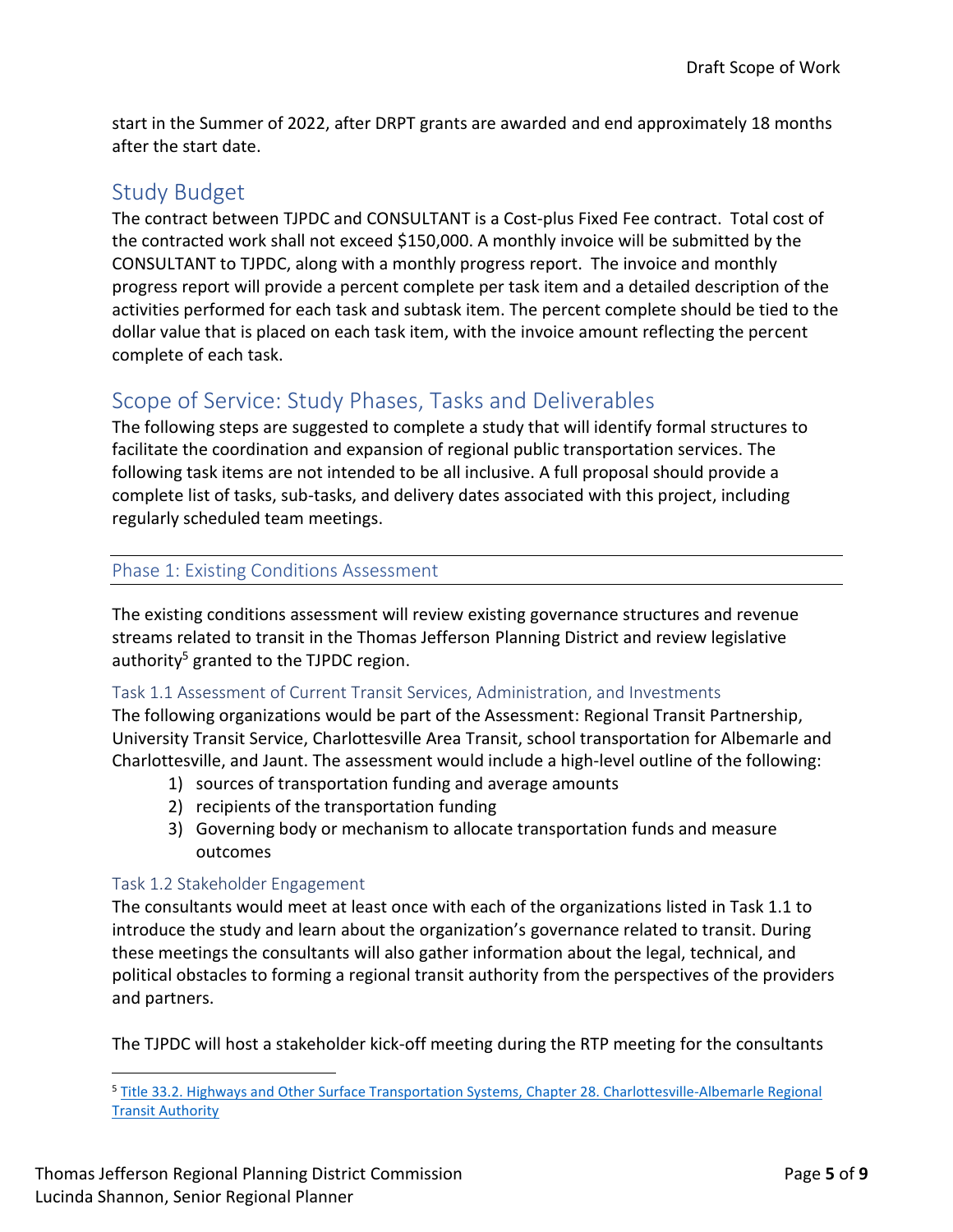to introduce the study and establish a consensus around goals for the governance study. Representatives from all jurisdictions will be invited to the RTP kick-off meeting.

#### Task 1.3 Assessment of Current Legislative Authority

Section 33.2-2800 of Title 33.2 Highways and Other Surface Transportation Systems created the Charlottesville-Albemarle Regional Transit Authority. Task 1.3 will review this legislative authority and develop an assessment of the current strengths and weaknesses of the existing legislation, and areas where it needs to be strengthened to be effective.

#### **Deliverables**:

- 1) Initial meetings with the Regional Transit Partnership, University Transit Service, Charlottesville Area Transit, school transportation for Albemarle and Charlottesville, and Jaunt and related meeting presentation and materials
- 2) Review of the legislative authority for the Charlottesville-Albemarle Regional Transit Authority assessing the effectiveness of the existing legislation and identifying areas where further clarification or revisions would be needed
- 3) Outline of current transit governance in the Thomas Jefferson Planning District related to decision making and oversight with evaluation of effectiveness regarding accountability, services, planning, and maximizing financial investment
- 4) Kick-off presentation at a Regional Transit Partnership meeting

## Phase 2: Peer Regional Transit Governance Structures

Phase 2 will provide examples of successful regional transit authorities in areas with similar characteristics as the Thomas Jefferson Planning District.

#### Task 2.1: Peer Governance Structure Review

Conduct a review of governance structures for at least three peer regional transit systems to provide further context and insight into potential transit governance strategies for the Thomas Jefferson Planning District. The peer governance structures could be selected and evaluated on the following criteria:

- Service area demographics: service area population, service area square miles, and population density;
- Number of transit providers in the region and the agencies' sizes: vehicles operated in maximum service, number of modes, number of employees, and total operating budgets;
- Operating Characteristics: total annual vehicle revenue miles, total annual vehicle revenue miles per capita, total annual vehicle revenue hours per capita; and
- Governance structure and funding: governance type, board size and composition, qualifications for members, selection of officers, committees, roles, voting and veto authority.

#### **Deliverables**:

1) Document reviewing governance structures for regions that have similarities to the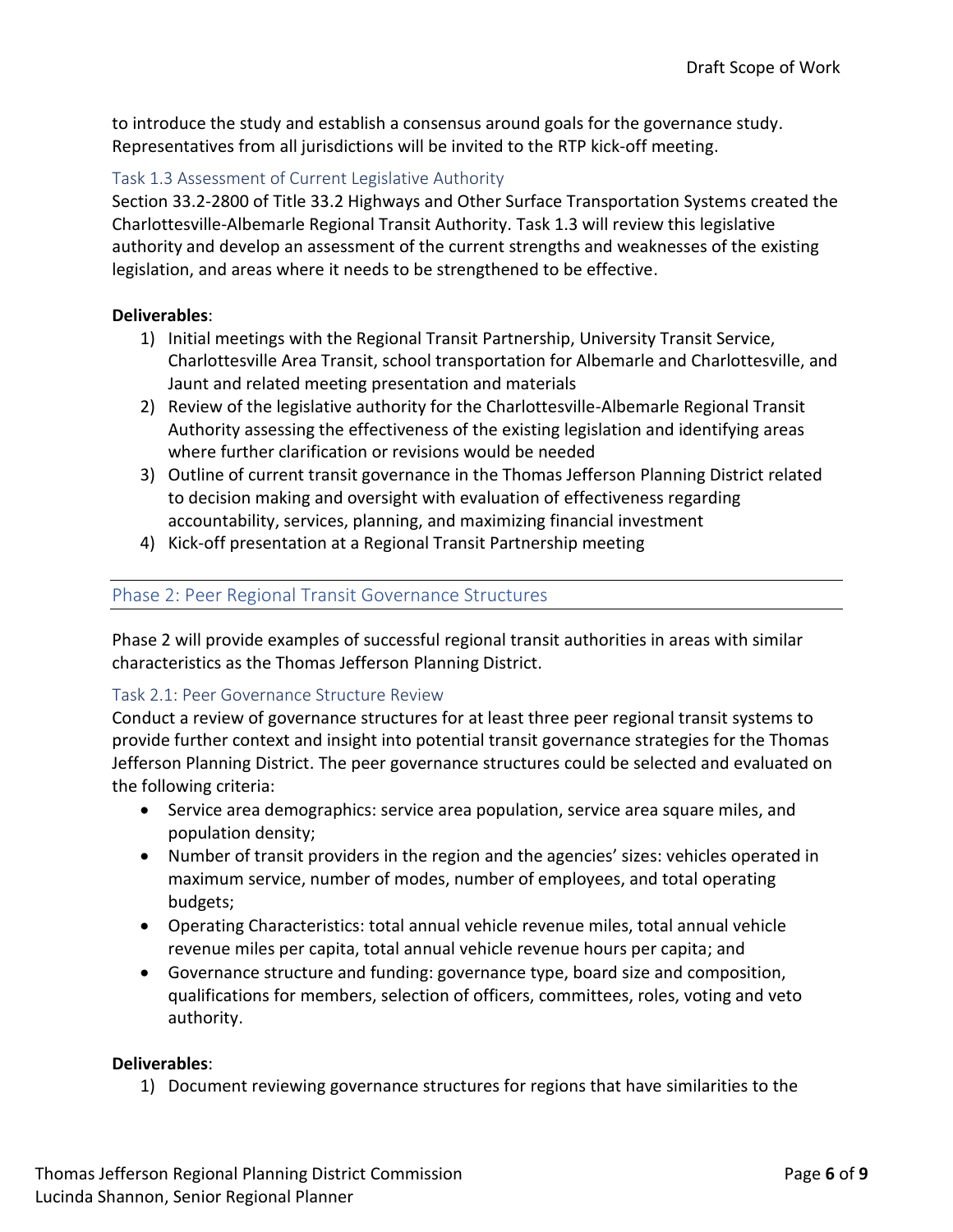#### Thomas Jefferson Planning District

#### Phase 3: Potential Revenue Generation

Phase 3 will demonstrate the potential to generate increased revenue to support transportation projects and services in the Thomas Jefferson Planning District.

#### Task 3.1 Develop Strategies to Increase Revenues for Transit

Evaluate potential funding model/opportunities to implement the recommendations from the Regional Transit Vision Plan based on potential revenue and regional support.

- a. Identify potential revenue sources to support transportation
- b. Estimate potential revenues, outside of the general funds designated to each jurisdiction for transit
- c. Identify revenue trends over 5 years
- d. Develop at least three revenue models

#### Task 3.2 Stakeholder Engagement

Present revenue estimates to the Regional Transit Partnership at their regular meeting. Representatives from all jurisdictions will be invited.

#### **Deliverables**:

1) Presentation to the Regional Transit Partnership with estimated revenue streams, their worth, and with five-year projections

#### Phase 4: Develop alternative governance scenarios

Phase 4 will introduce possible governance structures to manage the additional revenue streams identified in Phase 3. It will devise a system to ensure oversight of the finances and propose funding allocation scenarios.

#### Task 4.1 Governance Scenarios

Develop at least two governance scenarios based on assumed revenue streams and service recommendations from the Regional Transit Vision Plan. The scenarios would include the following items.

- Make-up of the board/membership with consideration of changes that may need to be made to the existing legislation
- Role of the authority in decision making and transit planning
- Role of transit providers
- Performance indicators and accountability
- Participation opportunities for rural counties
- Participation opportunities for school transportation for Albemarle and Charlottesville
- Administrative cost burden

#### Task 4.2 Funding Allocation

Develop at least two scenarios for the allocation of funds, including consideration of the rural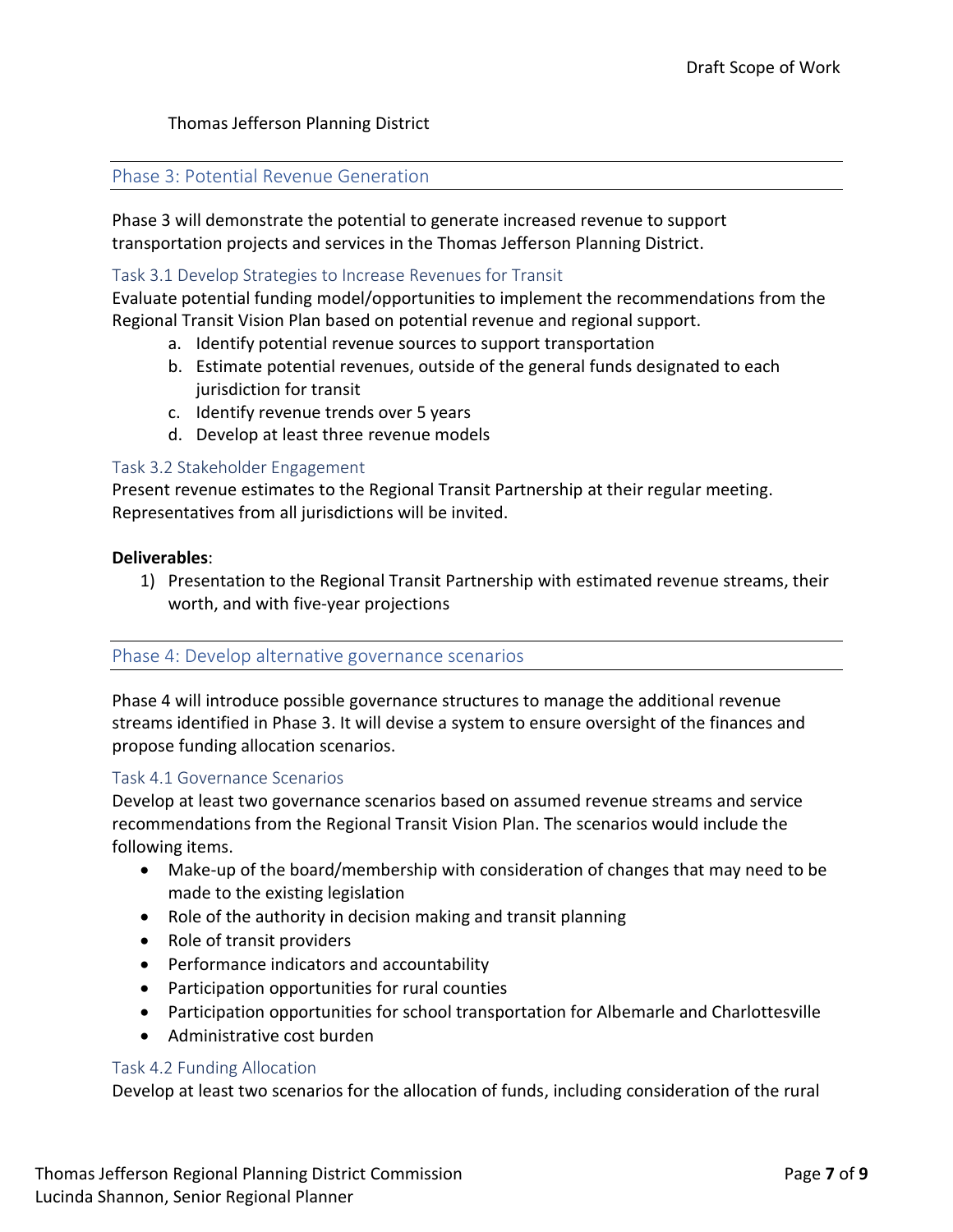jurisdictions.

- Recommendations for the distribution of the funds
- Incentives that would increase participation from localities, including a rural component

## Task 4.3 Stakeholder Engagement

Present the alternatives developed to the Regional Transit Partnership for comment and refinement. Meet with each jurisdiction in the Thomas Jefferson Planning District, including Buckingham County, if appropriate, to measure their interests in participating in an alternative governance structure and collecting additional revenue for transit.

## **Deliverables:**

- 1) Outlines of at least two alternative governance structures that would include either only urban areas or both urban and rural areas.
- 2) Outline of at least two funding allocation scenarios
- 3) Presentation to the Regional Transit Partnership
- 4) One meeting with each jurisdiction

## Phase 5: Evaluate and Recommend Governance Structures

Phase 5 will combine all the information collected above to compare the scenarios developed above to criteria established from the goals identified in Task 1.2 to generate a matrix of governance scenarios. The matrix will be discussed with the stakeholders and based on the matrix and stakeholder input, a recommended governance structure with next steps will be published in a final report.

#### Task 5.1 Evaluate Alternative Governance Structures

Evaluate or rate the developed alternative governance scenarios compared to the current existing conditions, with existing Charlottesville Albemarle Transit Authority legislation to maximize transit investments and outcomes in the Thomas Jefferson Planning District. Develop criteria to be used to evaluate the alternative structures based on the goals established in task 1.2. Evaluate all alternatives based on the developed criteria which could include the following topics.

- Political feasibility
- Administrative feasibility
- Equity impacts
- Establishment of accountability for transit funding
- Maximizing financial investments
- **Service outcomes**
- Long-range outcomes (sustainability)
- Possible options for rural jurisdictions to be a part of the governance structure OR purchase services from the providers

## Task 5.2 Stakeholder Engagement

Present the alternatives with their evaluations based on the criteria above to the Regional Transit Partnership. Present the alternatives and evaluation to jurisdictions and facilitate